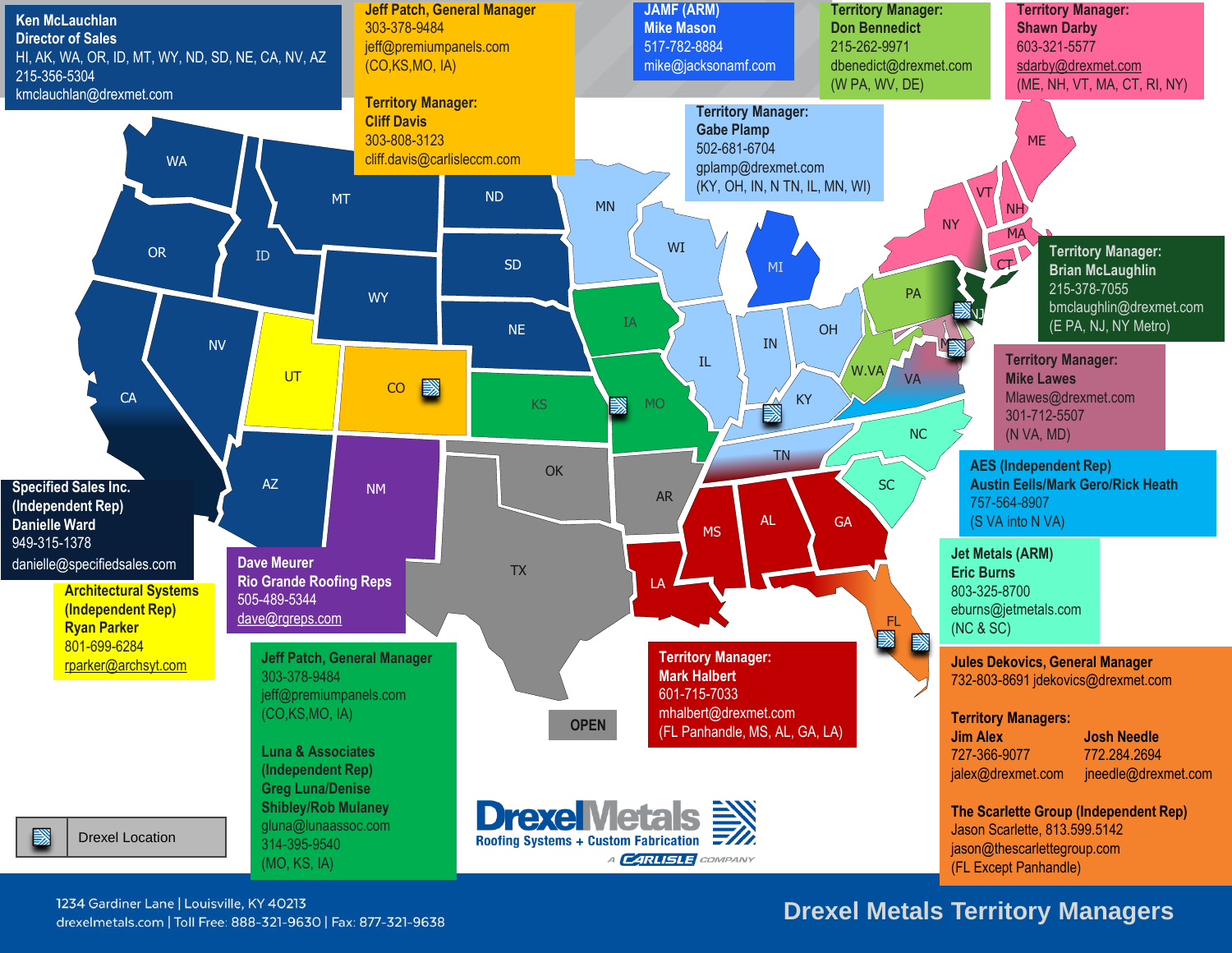

### **Drexel Metals Distribution Locations**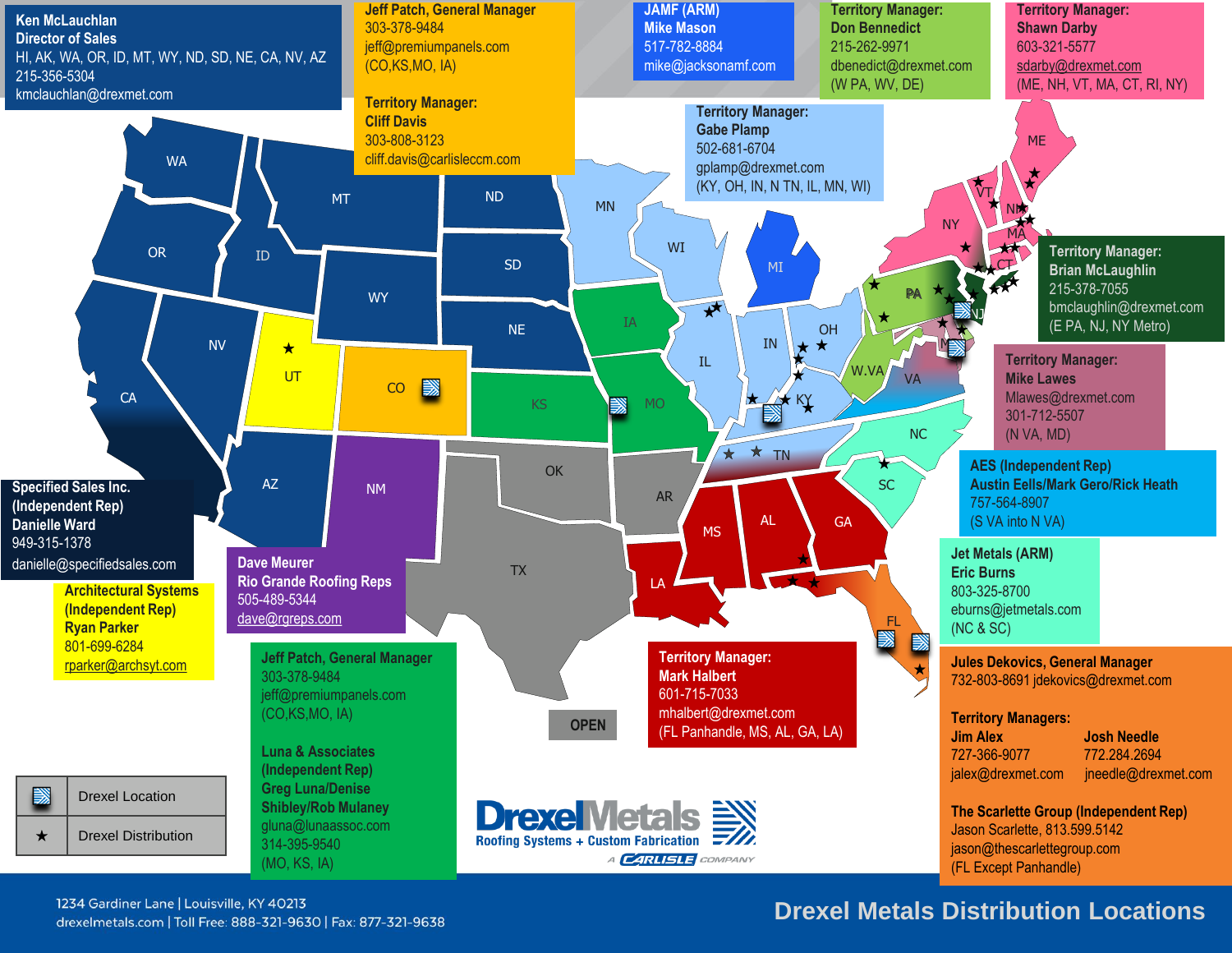

### **Drexel Metals & Carlisle Distribution Locations**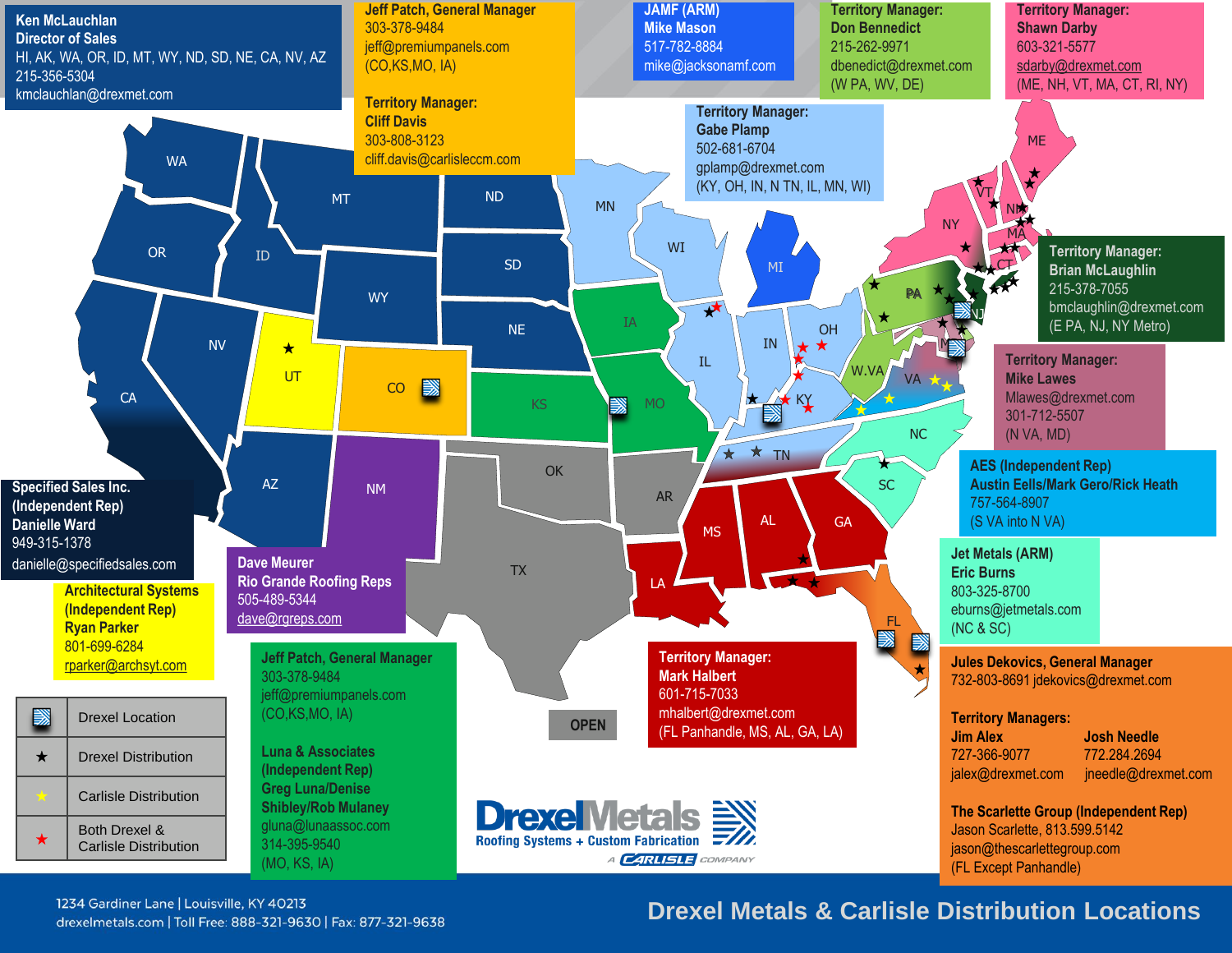### **Drexel Metals Stocking Distributors**

| <b>Name</b>                  | City             | <b>State</b> | Rep              |
|------------------------------|------------------|--------------|------------------|
| Cuda Metals                  | North Wales      | PA           | Brian McLaughlin |
| New Castle Building Products | Eastport         | <b>NY</b>    | Brian McLaughlin |
| New Castle Building Products | Eatontown        | N            | Brian McLaughlin |
| New Castle Building Products | Hicksville       | <b>NY</b>    | Brian McLaughlin |
| New Castle Building Products | Long Island City | <b>NY</b>    | Brian McLaughlin |
| New Castle Building Products | Norwalk          | <b>CT</b>    | Brian McLaughlin |
| Tri-State Metals             | Elmsford         | <b>NY</b>    | Brian McLaughlin |
| <b>Bayside Metal</b>         | Lewes            | <b>DF</b>    | Don Benedict     |
| Brock & Associates           | Pittsburgh       | PA           | Don Benedict     |
| Universal Metal Systems      | Erie             | PA           | Don Benedict     |
| Beacon Sales                 | Auburn           | ME           | Ed White         |
| Dave's Sheet Metal           | Dracut           | MA           | Ed White         |
| ABC Supply                   | Cicero           | IL           | Gabe Plamp       |
| Allied/Beacon                | Evansville       | IN           | Gabe Plamp       |
| JJ Superior                  | Chicago          | IL           | Gabe Plamp       |
| Metro Roofing Supply & Metal | Nashville        | <b>TN</b>    | Gabe Plamp       |
| <b>SMS</b>                   | Chicago          | ΙL           | Gabe Plamp       |

### **Carlisle Syntec Stocking Distributors**

| <b>Name</b>                | City           | <b>State</b> | Rep        |
|----------------------------|----------------|--------------|------------|
| ABC Supply                 | Abington       | VA           | <b>AES</b> |
| <b>ABC Supply</b>          | <b>Norfolk</b> | <b>VA</b>    | <b>AES</b> |
| ABC Supply                 | Richmond       | VA           | <b>AES</b> |
| ABC Supply                 | Roanoke        | <b>VA</b>    | <b>AES</b> |
| NB Handy                   | Norfolk        | VA           | <b>AES</b> |
| <b>Mueller Distribtors</b> | Covington      | <b>KY</b>    | Advanced   |
| Mueller Distribtors        | Dayton         | OН           | Advanced   |
| <b>Mueller Distribtors</b> | Cincinnati     | <b>OH</b>    | Advanced   |
| Mueller Distribtors        | Lexington      | КY           | Advanced   |
| <b>Mueller Distribtors</b> | Louisville     | <b>KY</b>    | Advanced   |
| ABC Supply                 | Columbus       | ΟH           | Advanced   |
| Lakefront Supply           | Chicago        | IL           | <b>CRS</b> |
|                            |                |              |            |



#### **Drexel Metals Stocking Distributors**

| <b>Name</b>                             | <b>City</b>          | <b>State</b> | Rep                           |
|-----------------------------------------|----------------------|--------------|-------------------------------|
| <b>ABC Supply</b>                       | Columbus             | OH           | Gabe Plamp/Advanced           |
| <b>Mueller Distribtors</b>              | Cincinnati           | OH           | Gabe Plamp/Advanced           |
| <b>Mueller Distribtors</b>              | Covington            | KY           | Gabe Plamp/Advanced           |
| <b>Mueller Distribtors</b>              | Dayton               | OH           | Gabe Plamp/Advanced           |
| Mueller Distribtors                     | Lexington            | KY           | Gabe Plamp/Advanced           |
| <b>Mueller Distribtors</b>              | Louisville           | <b>KY</b>    | Gabe Plamp/Advanced           |
| Cypress Metals                          | Salt Lake City       | UT           | Intermountain Products        |
| Roofers Supply Inc                      | Salt Lake City       | UT           | <b>Intermountain Products</b> |
| Coastal Metal Roofing Sales             | <b>Homestead</b>     | <b>FL</b>    | Jim Alex                      |
| <b>Architectural Metal Fabrications</b> | Mary Esther          | FL.          | Mark Halbert                  |
| Coastal Metal Acquisitions of FL        | Panama City          | <b>FL</b>    | Mark Halbert                  |
| ReelFoot Metal Building Supply          | Troy                 | <b>TN</b>    | Mark Halbert                  |
| <b>Superior Metal Systems</b>           | Dothan               | AL           | Mark Halbert                  |
| New Castle Building Products            | <b>Baltimore</b>     | <b>MD</b>    | Mike Lawes                    |
| Jet Metals                              | Rock Hill            | SC           | <b>National Accounts</b>      |
| <b>Hartford Metals</b>                  | Hartford             | <b>CT</b>    | Shawn Darby                   |
| Harvey Building Products                | Augusta              | <b>ME</b>    | Shawn Darby                   |
| Harvey Building Products                | <b>Bethlehem</b>     | PA           | Shawn Darby                   |
| Harvey Building Products                | Manchester           | <b>NH</b>    | Shawn Darby                   |
| <b>Harvey Building Products</b>         | Manchester           | <b>CT</b>    | Shawn Darby                   |
| Harvey Building Products                | White River Junction | VT           | Shawn Darby                   |
| Harvey Building Products                | Williston            | VT           | Shawn Darby                   |
| Harvey Building Products                | Woburn               | MA           | Shawn Darby                   |
| <b>RLS Metal</b>                        | Middleburgh          | <b>NY</b>    | Shawn Darby                   |

drexelmetals.com | Toll Free: 888-321-9630 | Fax: 877-321-9638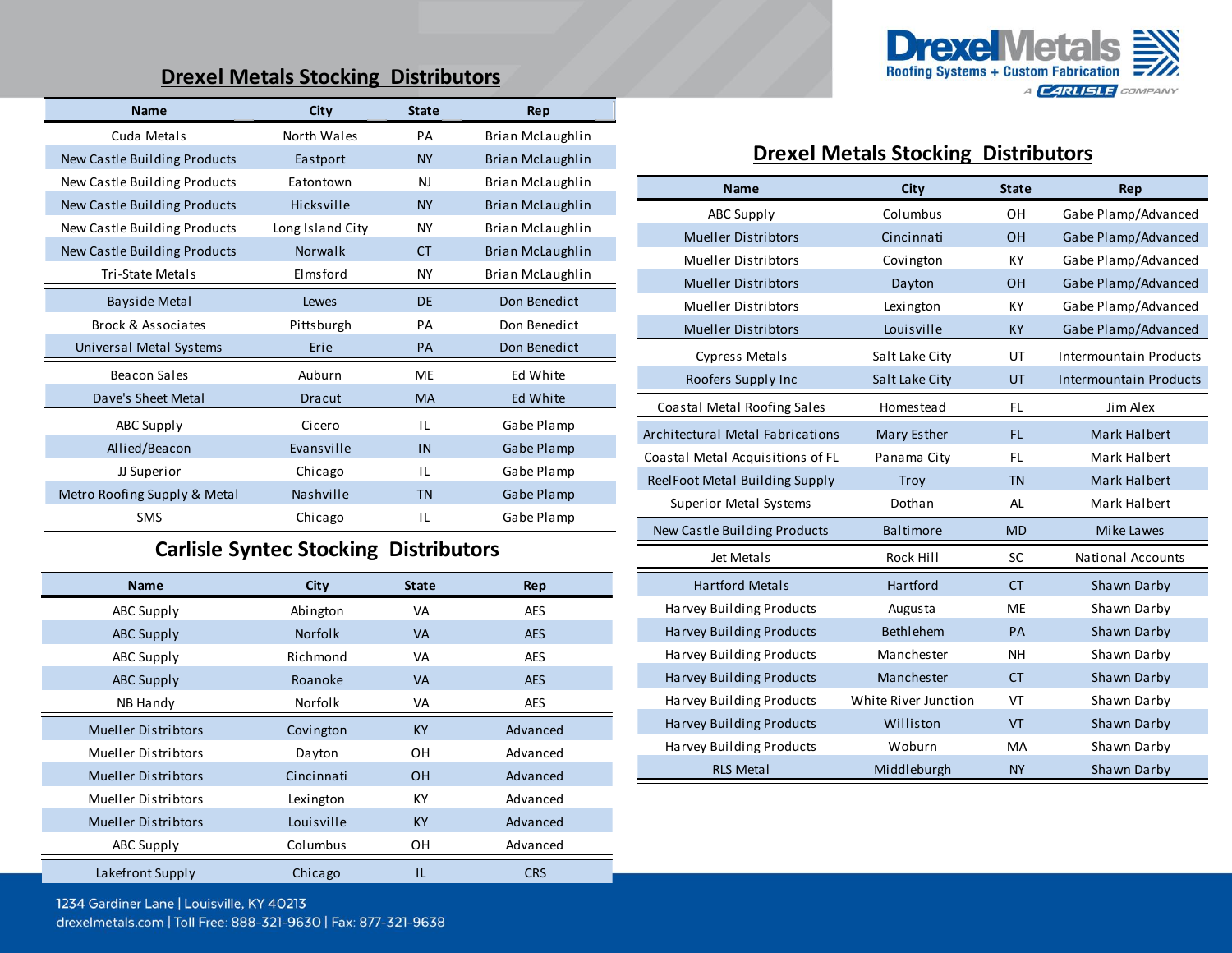

### **Drexel Metals Sales Team Contact List**

| <b>Contact</b>            | <b>EXT</b> | E-mail                      | <b>Phone</b> |
|---------------------------|------------|-----------------------------|--------------|
|                           |            |                             |              |
| Arvada, CO                |            |                             |              |
| <b>Cliff Davis</b>        | N/A        | cliff.davis@carlisleccm.com | 719.401.9788 |
| Ken McLauchlan            | 506        | kmclauchlan@drexmet.com     | 215.356.5304 |
| Jeff Patch                |            | jeff@premiumpanels.com      | 303-420-8538 |
| <b>Elkridge, MD</b>       |            |                             |              |
| <b>Mike Lawes</b>         | 404        | mlawes@drexmet.com          | 301.712.5507 |
| <b>Levittown, PA</b>      |            |                             |              |
| Brian McLaughlin          | 106        | bmclaughlin@drexmet.com     | 215.378.7055 |
| Don Benedict              | N/A        |                             |              |
|                           |            | dbenedict@drexmet.com       | 215.262.9971 |
| <b>Louisville, KY</b>     |            |                             |              |
| Gabe Plamp                | 320        | gplamp@drexmet.com          | 502.681.6704 |
| <b>Mark Halbert</b>       | 210        | mhalbert@drexmet.com        | 601.715.7033 |
| <b>Port St. Lucie, FL</b> |            |                             |              |
| Joshua Needle             | N/A        | jneedle@drexmet.com         | 772.284.2694 |
|                           |            |                             |              |
| Tampa, FL                 |            |                             |              |
| Jim Alex                  | 202        | jalex@drexmet.com           | 727.366.9077 |
| <b>Raytown, MO</b>        |            |                             |              |
| Matt Carvan               | N/A        | matt.carvan@carlisleccm.com | 816-807-8201 |
|                           |            |                             |              |
| <b>Home Office</b>        |            |                             |              |
| Shawn Darby               | 150        | sdarby@drexmet.com          | 603.321.5577 |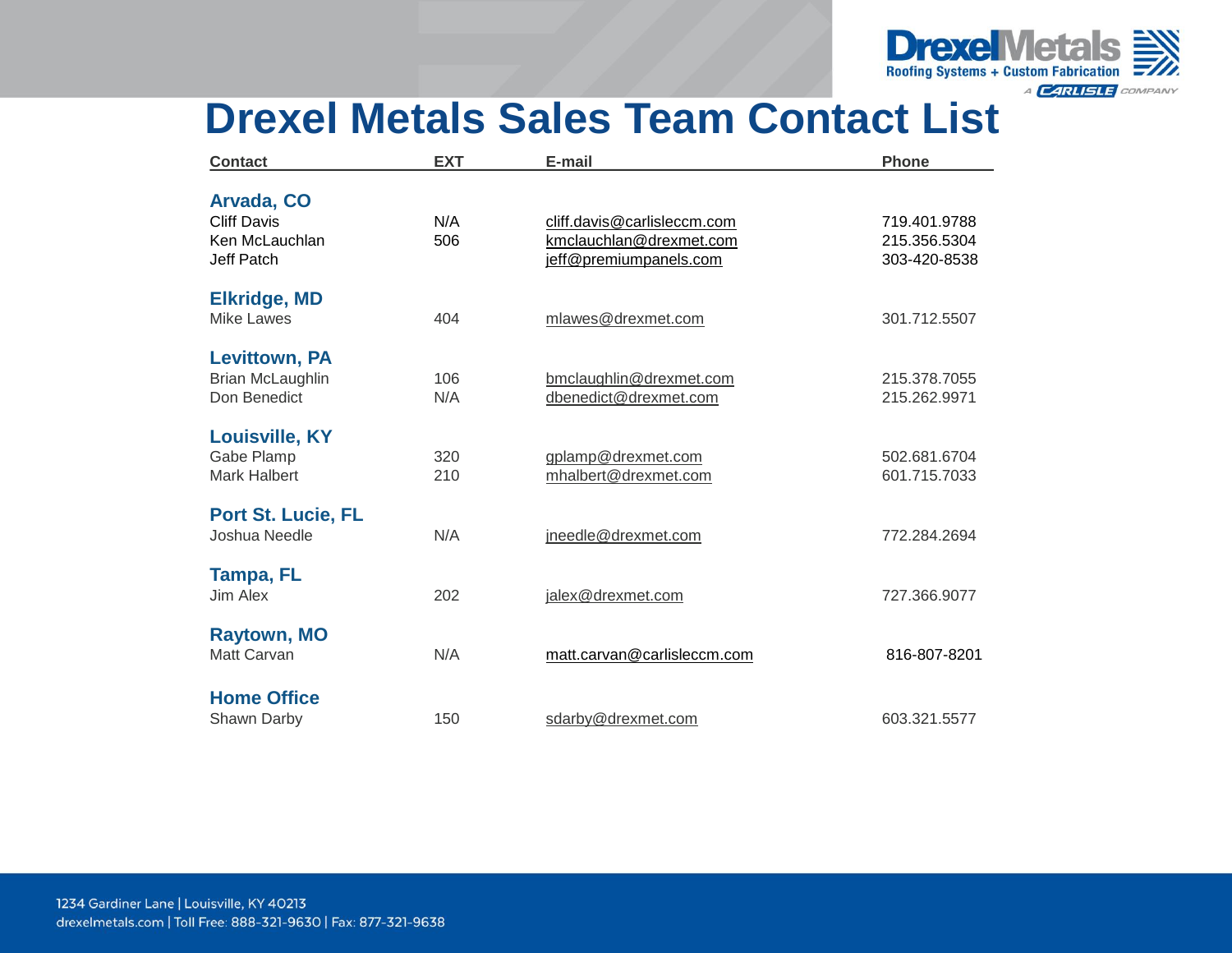

# **Independent Sales Rep Contact List**

| Contact                                                                     | Company                      | E-mail                                                | Phone                        |
|-----------------------------------------------------------------------------|------------------------------|-------------------------------------------------------|------------------------------|
| <b>California</b><br><b>Phil Starr</b><br>Danielle Ward                     | Specified Sales Inc.         | philstarr5@comcast.net<br>danielle@specifiedsales.com | 916-627-5568<br>949-315-1378 |
| <b>Florida</b><br><b>Jason Scarlette</b>                                    | The Scarlette Group          | jason@thescarlettegroup.com                           | 813.599.5142                 |
| <b>Kansas</b><br>Jeff Hodges                                                | <b>Metal Roof Systems</b>    | jeff@metalroofsystems.net                             | 620-340-7732                 |
| <b>Missouri, Kansas, Iowa</b><br>Greg Luna<br>Denise Shibley<br>Rob Mulaney | Luna & Associates            | gluna@lunaassoc.com                                   | 314-395-9540                 |
| <b>New Mexico</b><br>Mike Lawes                                             | Rio Grande Roofing Reps      | dave@rgreps.com                                       | 505-489-5344                 |
| <b>Utah</b><br>Ryan Parker                                                  | <b>Architectural Systems</b> | rparker@archsyst.com                                  | 801-699-6284                 |

1234 Gardiner Lane | Louisville, KY 40213 drexelmetals.com | Toll Free: 888-321-9630 | Fax: 877-321-9638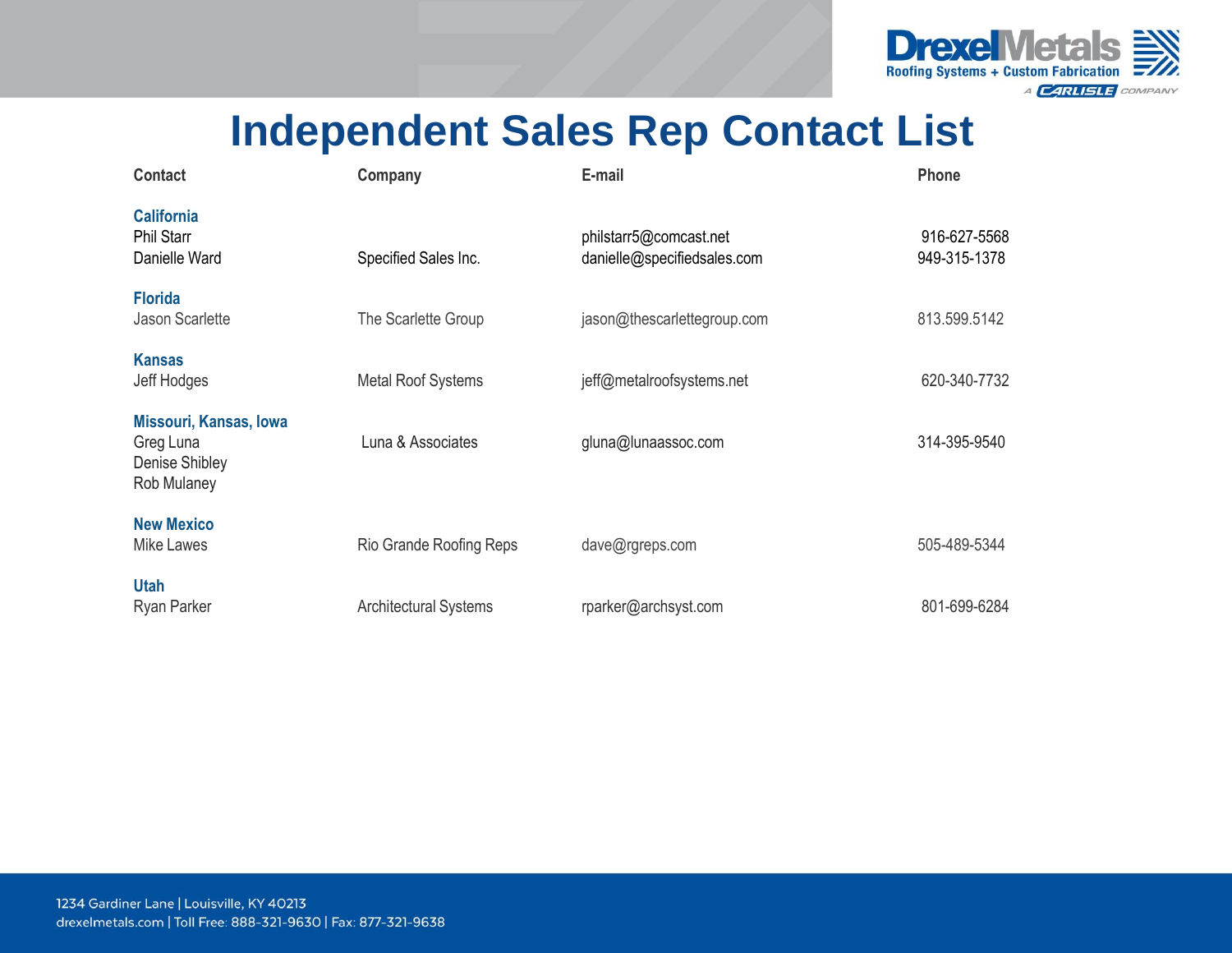

### **Drexel Locations Contact List**

| <b>Drexel Metals</b><br>Location | <b>Phone Number Address</b> |                                                   | <b>Fax Number</b> | <b>Stratix ID</b><br><b>Number</b> |
|----------------------------------|-----------------------------|---------------------------------------------------|-------------------|------------------------------------|
| Toll Free #                      | (888) 321-9630              |                                                   | (502) 690-6174    |                                    |
| Louisville, KY                   | (502) 716-7143              | 1234 Gardiner Lane, Louisville, KY 40213          | (502) 690-6174    | <b>LOU</b>                         |
| Arvada, CO                       | $(303)$ 420-8538            | 6270 Joyce Dr., Arvada, CO 80403                  | (303) 420-8356    | CO <sub>1</sub>                    |
| Levittown, PA                    | $(215)$ 486-2145            | 2101 Green Lane, Ste. C, Levittown, PA 19057      |                   | IVY                                |
| Raytown, MO                      | (816) 356-4714              | 6529 Hadley St., Raytown, MO 64133                |                   | <b>MO1</b>                         |
| Tampa, FL <sup>'</sup>           | (727) 572-7900              | 8641 Elm Fair, Blvd., Tampa FL 33610              | (727) 572-7910    | <b>CLW</b>                         |
| <b>Port St. Lucie, FL</b>        | (877) 863-8256              | 673 NW Enterprise Dr., Port Saint Lucie, FL 34986 |                   | FL <sub>1</sub>                    |
| <b>Elkridge, MD</b>              | (800) 863-8322              | 6930 San Tomas Rd., Elkridge, MD 21075            | (410) 799-9913    | <b>JES</b>                         |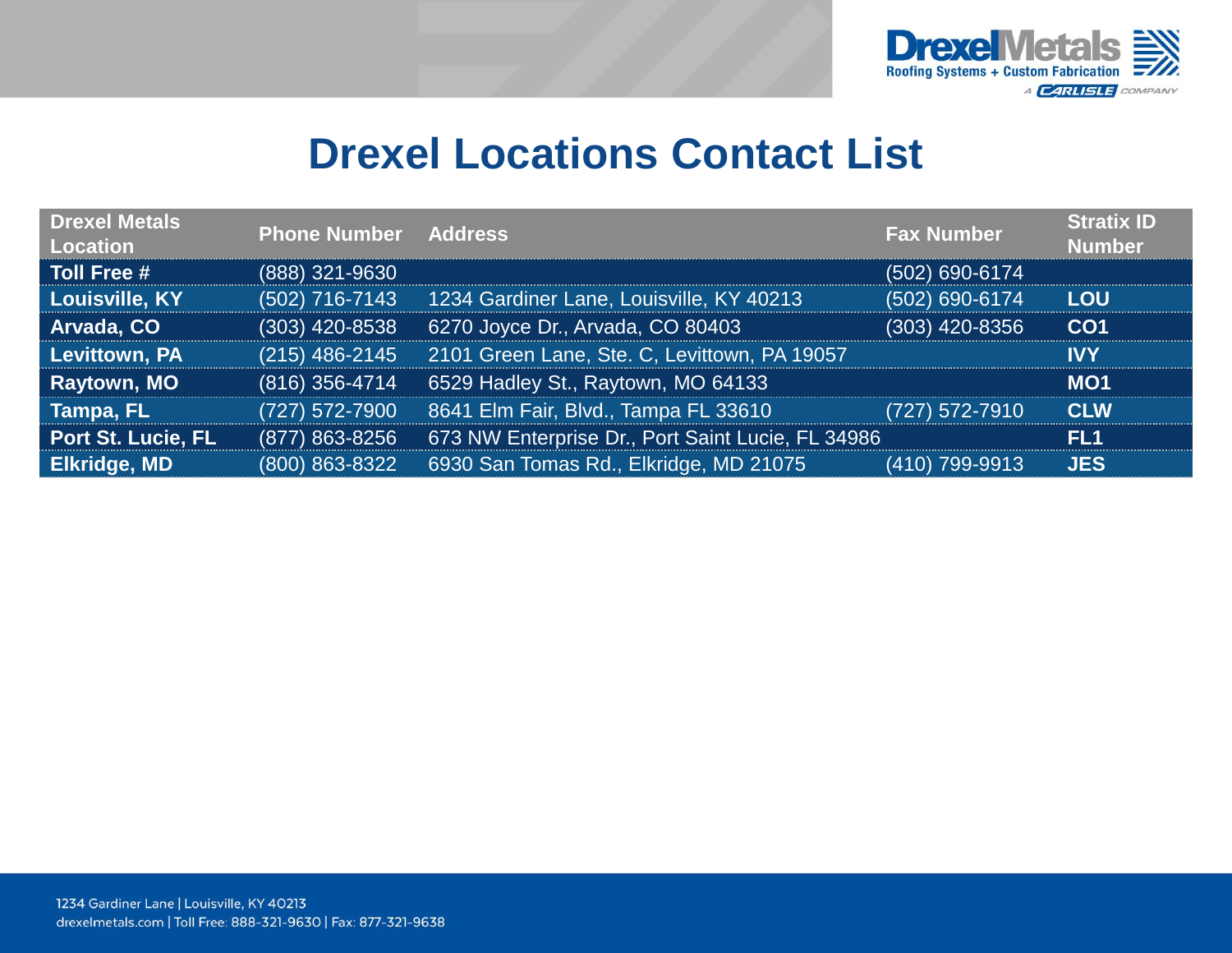

# **Louisville, KY Contact List**

| <b>Contact</b>       | <b>EXT</b> | E-mail                 | <b>Mobile</b> | <b>Direct</b>             | Title                                    |
|----------------------|------------|------------------------|---------------|---------------------------|------------------------------------------|
| <b>Alex Phillips</b> | 315        | aphillips@drexmet.com  |               |                           | <b>Product Technician</b>                |
| <b>Andy Parks</b>    | 319        | aparks@drexmet.com     | 502.528.0615  |                           | 502.653.4163 Project Services Supervisor |
| Andy Tieken          | 328        | atieken@drexmet.com    | 502.377.7118  |                           | <b>Production Planner</b>                |
| <b>Brendan Bell</b>  | 300        | bbell@drexmet.com      | 502.762.8470  |                           | <b>Product Technician</b>                |
| <b>Brent Smith</b>   | 303        | bsmith@drexmet.com     |               |                           | Accountant                               |
| <b>Frank Oswald</b>  | 304        | foswald@drexmet.com    | 502.445.9664  |                           | Field Services Rep./ Inspector           |
| Gabe Plamp           | 320        | gplamp@drexmet.com     | 502.681.6704  |                           | <b>Territory Sales Manager</b>           |
| <b>Holly Zabel</b>   | 313        | hzabel@drexmet.com     | 502.873.6641  |                           | 502.653.4754 Customer Service Team Lead  |
| Jason Shumate        | 308        | jshumate@drexmet.com   | 502.303.1511  |                           | <b>Director of Technical Services</b>    |
| Jenni Phipps         | 329        | jphipps@drexmet.com    |               | 502.716.7143 Receptionist |                                          |
| Josh Phillips        | 327        | jphillips@drexmet.com  | 502.396.9523  |                           | 502.653-3709 Order Management Specialist |
| Kiaya Sinclair       | 321        | ksinclair@drexmet.com  | 502.403.8242  |                           | 502.684.3053 Order Management Specialist |
| <b>Kyle Frames</b>   | 310        | kframes@drexmet.com    | 502.475.7679  |                           | <b>Shipping Supervisor</b>               |
| <b>Mark Halbert</b>  | 210        | mhalbert@drexmet.com   | 601.715.7033  |                           | <b>Territory Sales Manager</b>           |
| <b>Michael Scott</b> | 325        | mscott@drexmet.com     |               |                           | <b>Accounts Payable</b>                  |
| Michael Tarpley      | 306        | mtarpley@drexmet.com   | 502.835.9010  |                           | Product Technician                       |
| Mike Partyka         | 323        | mikep@drexmet.com      | 215.932.3207  |                           | <b>Operations Manager</b>                |
| Randy McHone         | 316        | rmchone@drexmet.com    | 502.298.1643  |                           | <b>Chief Accountant</b>                  |
| Robyn Reynolds       | 326        | rvalentine@drexmet.com | 502.681.6754  |                           | 502.653.4141 Customer Service Manager    |
| <b>Tony Spaw</b>     | 309        | tspaw@drexmet.com      | 502.664.6586  |                           | 502.653.4163 Project Services Supervisor |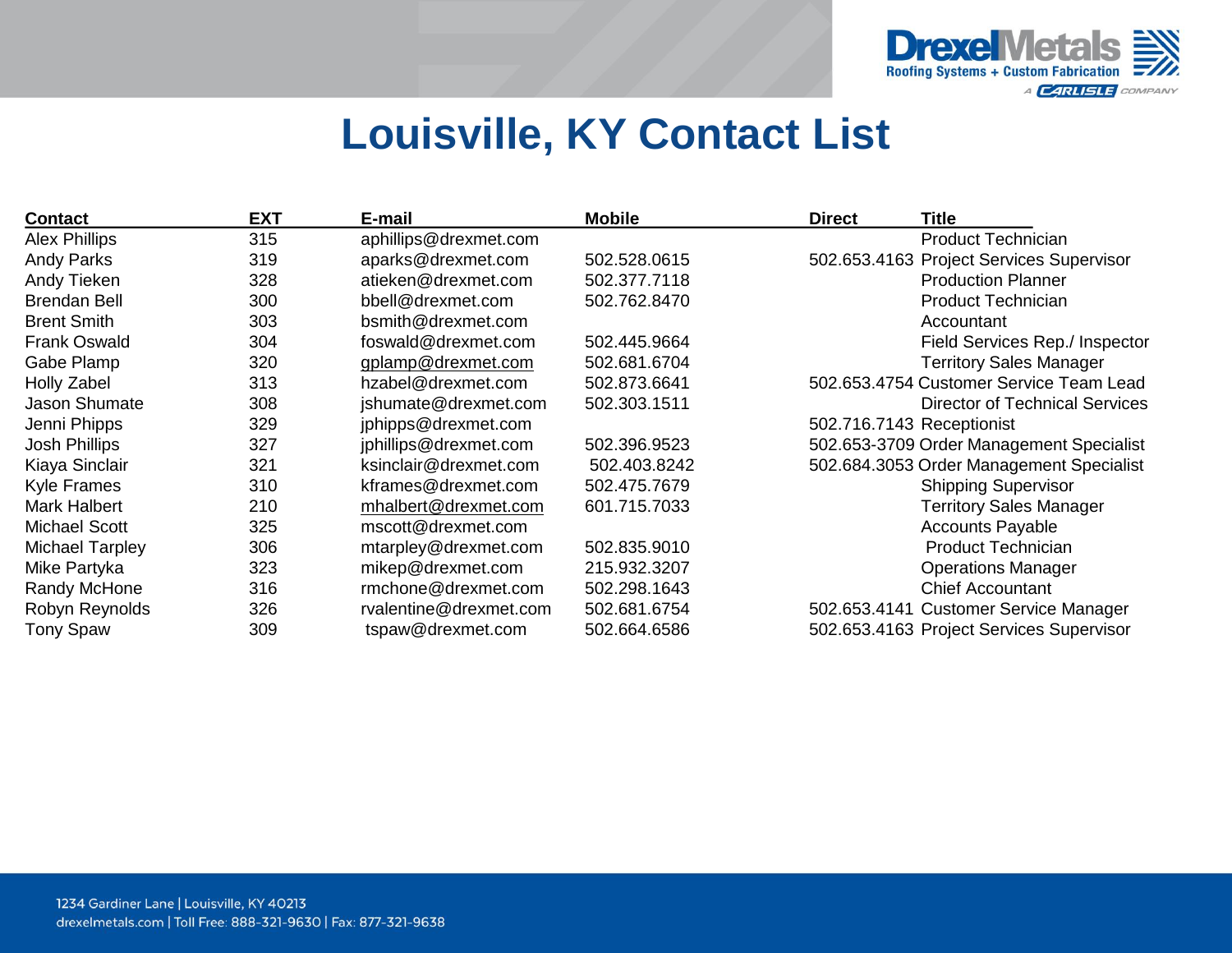

# **Arvada, CO Contact List**

| <b>Contact</b>           | <b>EXT</b> | E-mail                              | <b>Mobile</b> | <b>Direct</b>           | <b>Title</b>                                             |
|--------------------------|------------|-------------------------------------|---------------|-------------------------|----------------------------------------------------------|
| <b>Alfred Candelario</b> | 522        | production@premiumpanels.com        | N/A           |                         | 719.401.9790 Fabrication Manager                         |
| <b>Cliff Davis</b>       | N/A        | cliff.davis@carlisleccm.com         |               |                         | 719.401.9788 Territory Sales Manager                     |
| Ken McLauchlan           | 506        | kmclauchlan@drexmet.com             |               |                         | 215.356.5304 Sales Director                              |
| Jeff Patch               | 510        | jeff@premiumpanels.com              | N/A           |                         | 719.401.9779 Western Manager                             |
| John Hancox              | 513        | john@premiumpanels.com              | N/A           |                         | 719.401.9781 Project Manager                             |
| <b>Kristin Evans</b>     | 514        | kristin.evans@carlisleccm.com       |               |                         | 720.275.1707 719.401.9782 Order Management Specialist    |
| <b>Lauren McClister</b>  | 520        | lauren@drexmet.com                  | N/A           |                         | 719.401.9788 CCM System Analyst                          |
| Mark Zurn                | 512        | mark@premiumpanels.com              | N/A           |                         | 719.401.9780 Project Manager                             |
| <b>Michael Bedwell</b>   | N/A        | mbedwell@drexmet.com                | N/A           | 303.661.7996            |                                                          |
| Mike DeHerera            | 515        | miked@premiumpanels.com             | N/A           | 719.401.9783 Purchasing |                                                          |
| Nick Tousignant          | 516        | nicholas.tousignant@carlisleccm.com | N/A           |                         | 719.401.9784 Operations Manager (Fab. Goods)             |
| <b>William Lopez</b>     | 521        | N/A                                 | N/A           | 719.401.9789 Will Call  |                                                          |
| Jerod Golden             | 501        | golden@drexmet.com                  |               |                         | 720.346.8018 303.340.0981 Operations Manager (Raw Goods) |
| David Stassi             | N/A        | david.stassi@carlisleccm.com        |               |                         | 303.547.6444 303.420.8538 Project Manager                |
| David Boggus             | N/A        | david.boggus@carlisleccm.com        | N/A           | N/A                     | <b>Project Manager</b>                                   |

## **Raytown, MO Contact List**

| <b>Contact</b>       | <b>EXT</b> | E-mail                        | <b>Mobile</b> | <b>Direct</b> | Title                                             |
|----------------------|------------|-------------------------------|---------------|---------------|---------------------------------------------------|
| Alicia Ludwig        |            | alicia.ludwig@carlisleccm.com |               |               | Office Manager                                    |
| <b>Anthony Davis</b> |            | anthony@premiumpanels.com     |               |               | <b>Production Manager</b>                         |
| Matt Carvan          |            | matt.carvan@carlisleccm.com   |               |               | 816-807-8201 816-356-4714 Territory Sales Manager |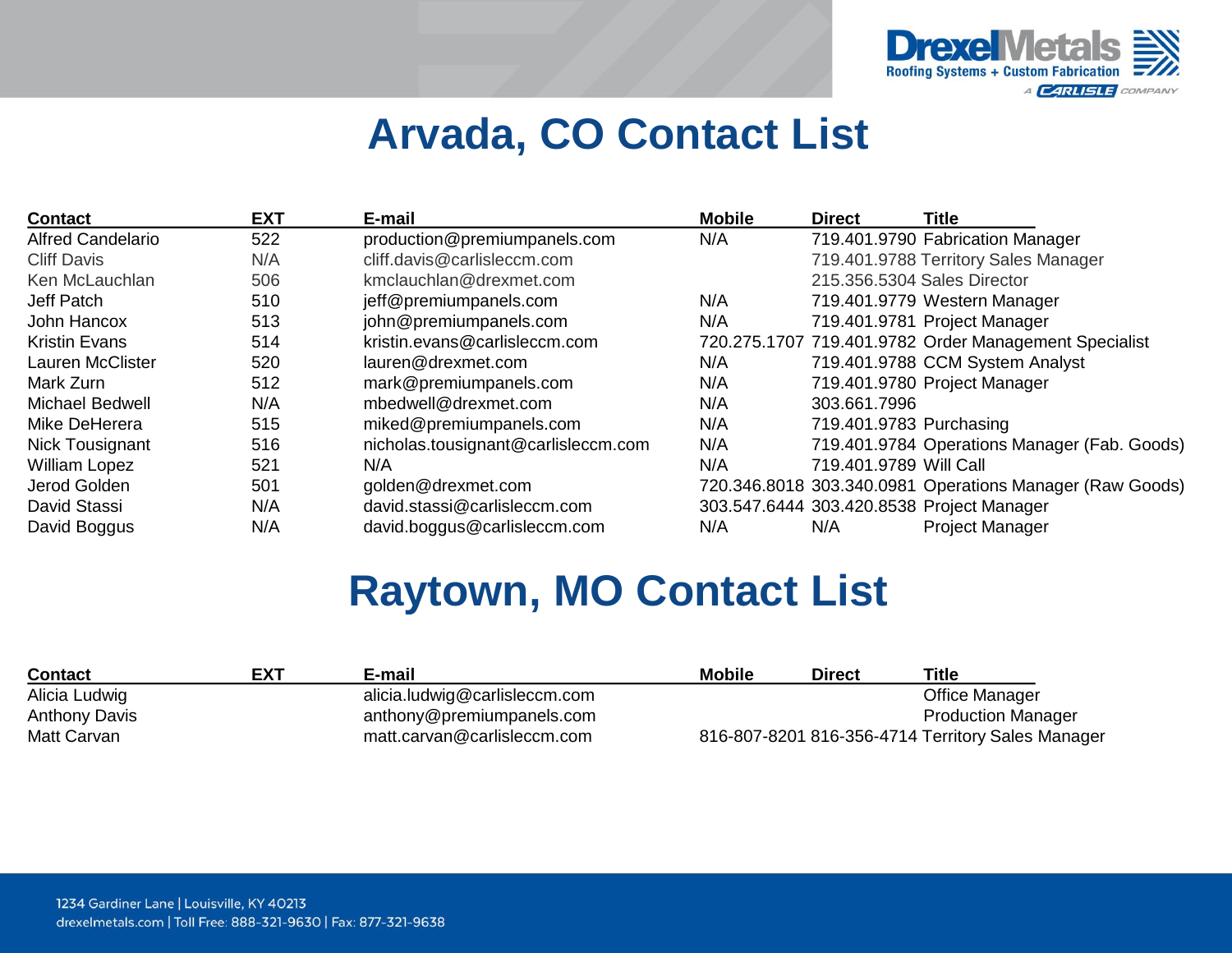

# **Elkridge, MD Contact List**

| <b>Contact</b>        | <b>EXT</b> | E-mail                      | <b>Mobile</b> | Title                                   |
|-----------------------|------------|-----------------------------|---------------|-----------------------------------------|
| <b>Bob Coberly</b>    | 405        | bcoberly@met-fab.com        | 240.444.3451  | <b>Sales Centria Panels</b>             |
| <b>Mike Lawes</b>     | 404        | mlawes@drexmet.com          | 301.712.5507  | <b>Territory Sales Manager</b>          |
| <b>Carleen Troy</b>   | 407        | carleen.troy@drexmet.com    | N/A           | Receptionist                            |
| <b>Cathy Roselius</b> | 402        | croselius@drexmet.com       | 240-904-8114  | <b>Operation &amp; Logistic Planner</b> |
| Jesse Rodriguez       | 410        | jesse.rodriguez@drexmet.com | 502.551.5181  | <b>Order Management Specialist</b>      |
| Jim Koch              | 403        | jim@met-fab.com             | 443.324.2976  | <b>Plant Manager</b>                    |
| John Rossomangno      | 414        | jrossomangno@drexmet.com    | 240.444.3437  | <b>Order Management Specialist</b>      |
| Shawn Jaisler         | 126        | sjaisler@drexmet.com        | 443.315.3556  | <b>Operations Manager</b>               |
| <b>Terry White</b>    | N/A        | twhite@drexmet.com          | 802.417.7098  | Field Services Rep./ Inspector          |

# **Levittown, PA Contact List**

| <b>Contact</b>         | <b>EXT</b> | E-mail                                | <b>Mobile</b> | <b>Direct</b>             | <b>Title</b>                       |
|------------------------|------------|---------------------------------------|---------------|---------------------------|------------------------------------|
| Brian Partyka          | 115        | bpartyka@drexmet.com                  | 215.534.8455  |                           | VP Sales & Marketing               |
| <b>Chris Rodriguez</b> | 307        | chrisr@drexmet.com                    |               | 502.759.5032 502.653.4759 | Supply Chain Manager               |
| Joe Matzer             | 100        | jmatzer@drexmet.com                   | 215.534.1674  |                           | <b>Operations Manager</b>          |
| Lori Spak              | 104        | Ispak@drexmet.com                     | 215.444.3597  |                           | <b>Order Management Specialist</b> |
| John Rossomangno       | 414        | jrossomangno@drexmet.com 240.444.3437 |               |                           | <b>Order Management Specialist</b> |
| Brian McLaughlin       | 106        | bmclaughlin@drexmet.com 215.378.7055  |               |                           | <b>Territory Sales Manager</b>     |
| Don Benedict           | N/A        | dbenedict@drexmet.com                 | 215.262.9971  |                           | <b>Territory Sales Manager</b>     |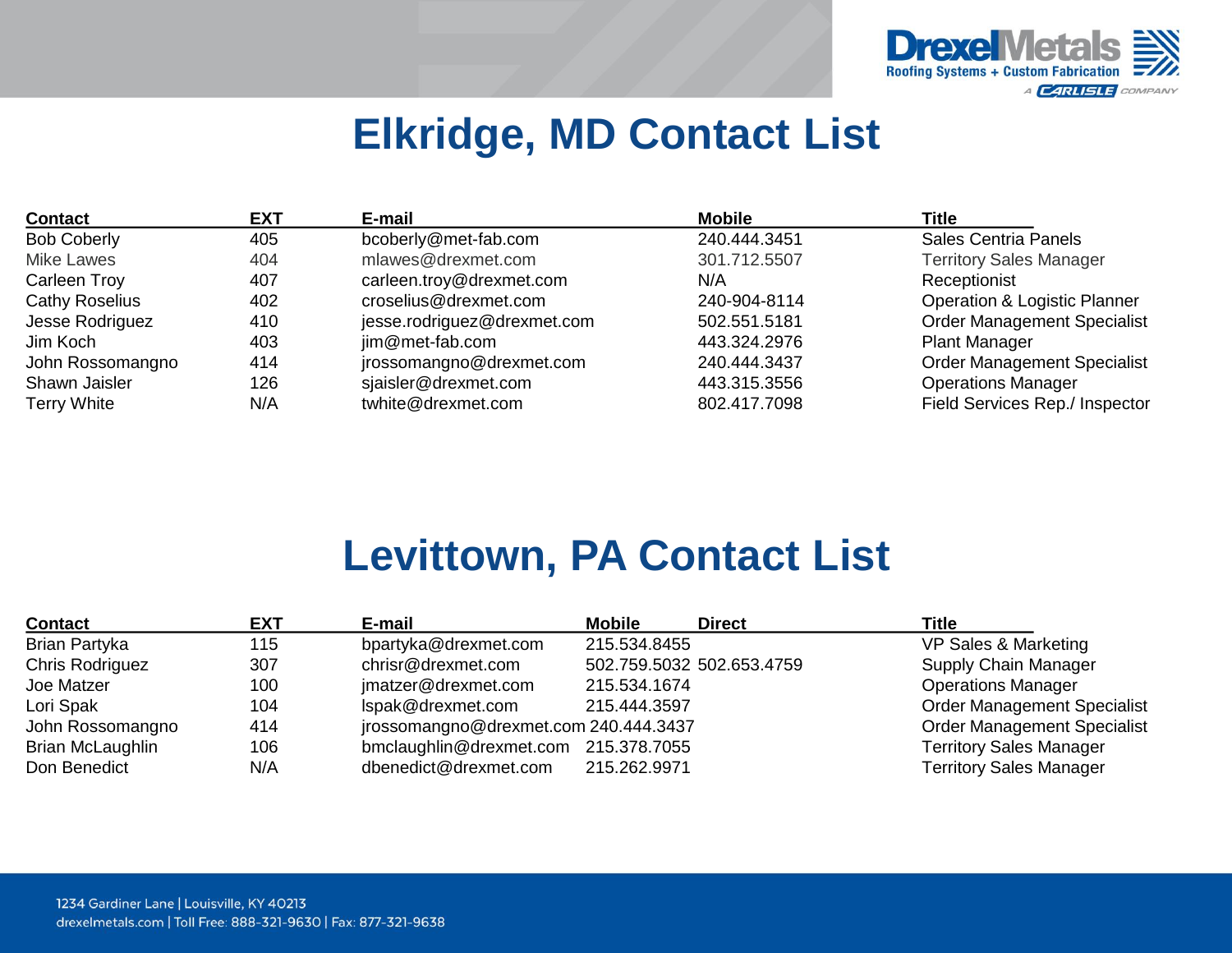

# **Port St. Lucie, FL Contact List**

| <b>Contact</b>           | <b>EXT</b> | E-mail                                     | <b>Mobile</b> | <b>Direct</b> | <b>Title</b>                               |
|--------------------------|------------|--------------------------------------------|---------------|---------------|--------------------------------------------|
| Aaron Wright             | N/A        | awright@drexmet.com                        | 772.284.9253  |               |                                            |
| Alberto Vega             | N/A        | avega@drexmet.com                          |               |               |                                            |
| <b>Andres Fuentes</b>    | N/A        | afuentes@drexmet.com                       | 772.214.6710  |               |                                            |
| <b>Bruce Wallace</b>     | N/A        | bwallace@drexmet.com                       |               |               | Fabricator                                 |
| Casey Wallace            | 216        | cwallace@drexmet.com                       | 772.521.0673  |               | 772.242.3128 Shipping Supervisor           |
| <b>Celestino Sanchez</b> | N/A        | csanchez@drexmet.com                       | 772.214.9425  |               |                                            |
| Cody Ellegood            | N/A        | cellegood@drexmet.com                      |               |               |                                            |
| David Sanchez            | N/A        | dsanchez@drexmet.com                       | 772.291.8337  |               |                                            |
| Debbie Oliveira          | 213        | doliveira@drexmet.com                      | 772.284.1573  |               | 772.242.0753 Production Planner            |
| Jeffrey Haertjens        | 221        | jeffery.haertjens@drexmet.com 772.200.1079 |               |               | <b>Order Management Specialist</b>         |
| Joshua Needle            | N/A        | ineedle@drexmet.com                        | 772.284.2694  |               | <b>Territory Sales Manager</b>             |
| Joe Raimondi             | 215        | jraimondi@drexmet.com                      | 772.291.8383  |               | 772.242.0933 Project Manager/Outside Sales |
| <b>Jules Dekovics</b>    | 125/217    | jdekovics@drexmet.com                      | 732.803.8691  |               | 772.242.3810 General Manager               |
| Kathleen Tynan           | 212        | ktynan@drexmet.com                         | 561.542.2432  |               | 772.242.0587 Branch Manager                |
| Owen Carty               | 218        | ocarty@drexmet.com                         | 772.529.4368  |               | 772.242.3849 Project Manager               |

# **Tampa, FL Contact List**

| <b>Contact</b>   | <b>EXT</b> | E-mail                | <b>Mobile</b> | <b>Title</b>                   |
|------------------|------------|-----------------------|---------------|--------------------------------|
| Jim Alex         | 202        | jalex@drexmet.com     | 727.366.9077  | <b>Territory Sales Manager</b> |
| Brandon McDonald | 203        | bmcdonald@drexmet.com | 727.288.7032  |                                |
| Danny Yepez      | 204        | dyepez@drexmet.com    | 727.512.2024  | <b>Operations Manager</b>      |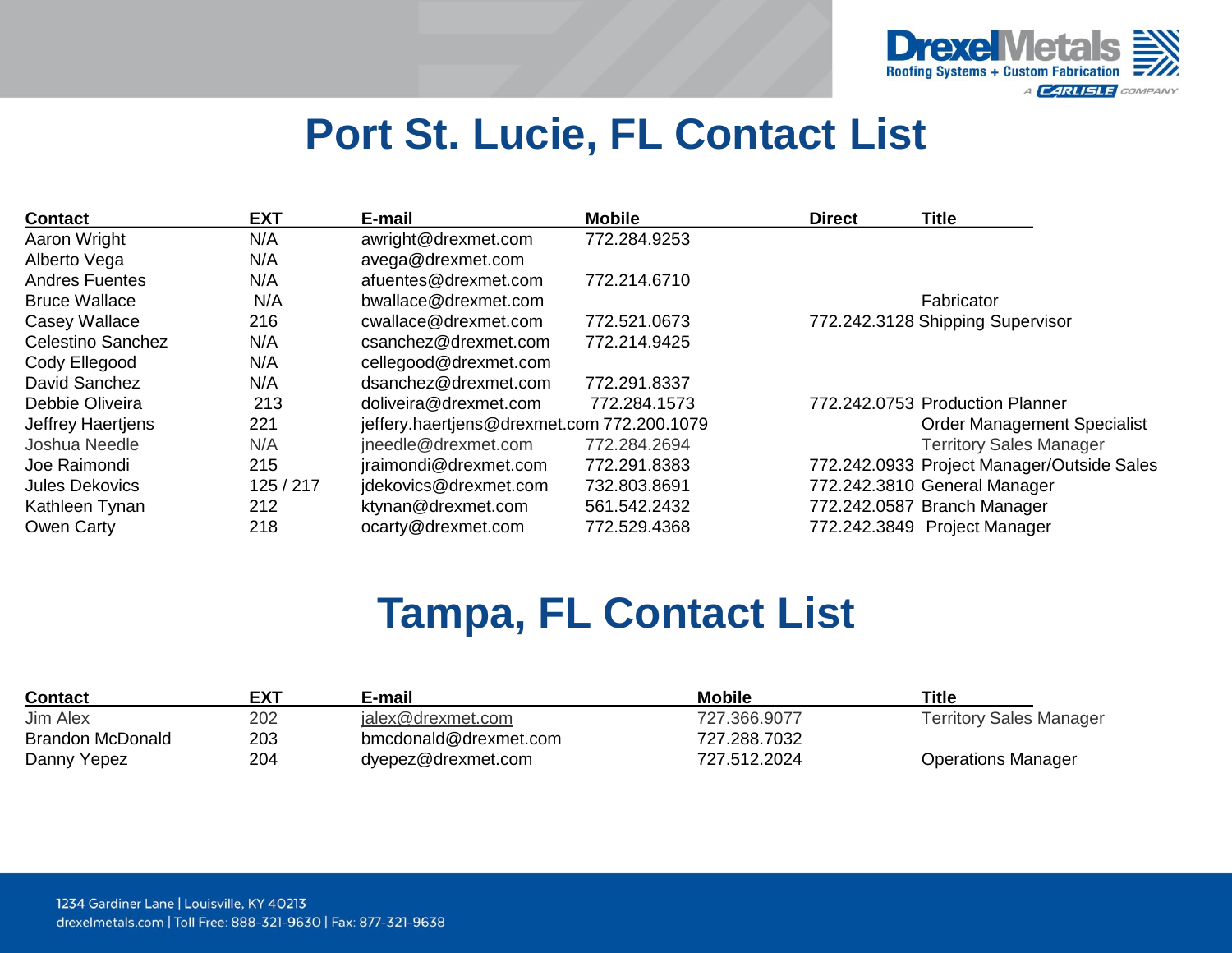

## **Customer Service Team**

| <b>Name</b>              | <b>Location</b>      | <b>Territories</b>                                                                                                         | <b>Email</b>                  | <b>Phone</b> |
|--------------------------|----------------------|----------------------------------------------------------------------------------------------------------------------------|-------------------------------|--------------|
| <b>Robyn Reynolds</b>    | Louisville           | • Jet Metals Consignment account in SC                                                                                     | rvalentine@drexmet.com        | 502-681-6754 |
| <b>Holly Zabel</b>       | Louisville           | • Jackson Arch. Metal Fabs Consignment acct. in MI<br>• Special Accounts (West)<br>• Cypress Consignment / Military Orders | hzabel@drexmet.com            | 502-873-6641 |
| <b>Josh Phillips</b>     | Louisville           | • Western (UT, TX MT)                                                                                                      | jphillips@drexmet.com         | 502-396-9523 |
| <b>Kiaya Sinclair</b>    | Louisville-MS/DMC    | • MA, NH, VT, NY, CT, ME (Carlisle Accounts)                                                                               | ksinclair@drexmet.com         | 502-403-8242 |
| <b>Jeffrey Haertjens</b> | <b>Port St Lucie</b> | $\cdot$ Florida                                                                                                            | jhaertjens@drexmet.com        | 772-200-1079 |
| <b>Lori Spak</b>         | Levittown-IVY        | $\bullet$ NJ, EPA                                                                                                          | Ispak@drexmet.com             | 215-444-3597 |
| <b>John Rossomangno</b>  | Elkridge-JES         | • VA, MD, DC, PA (Special Accounts-East)                                                                                   | jrossomangno@drexmet.com      | 240-444-3437 |
| <b>Kristin Evans</b>     | Arvada-DEN           | • Colorado                                                                                                                 | Kristin.Evans@Carlisleccm.com | 720-275-1707 |
| <b>Jesse Rodriguez</b>   | Elkridge-JES         | • VA, MD, DC, W. PA, WV                                                                                                    | jrodriguez@drexmet.com        | 502-551-5181 |